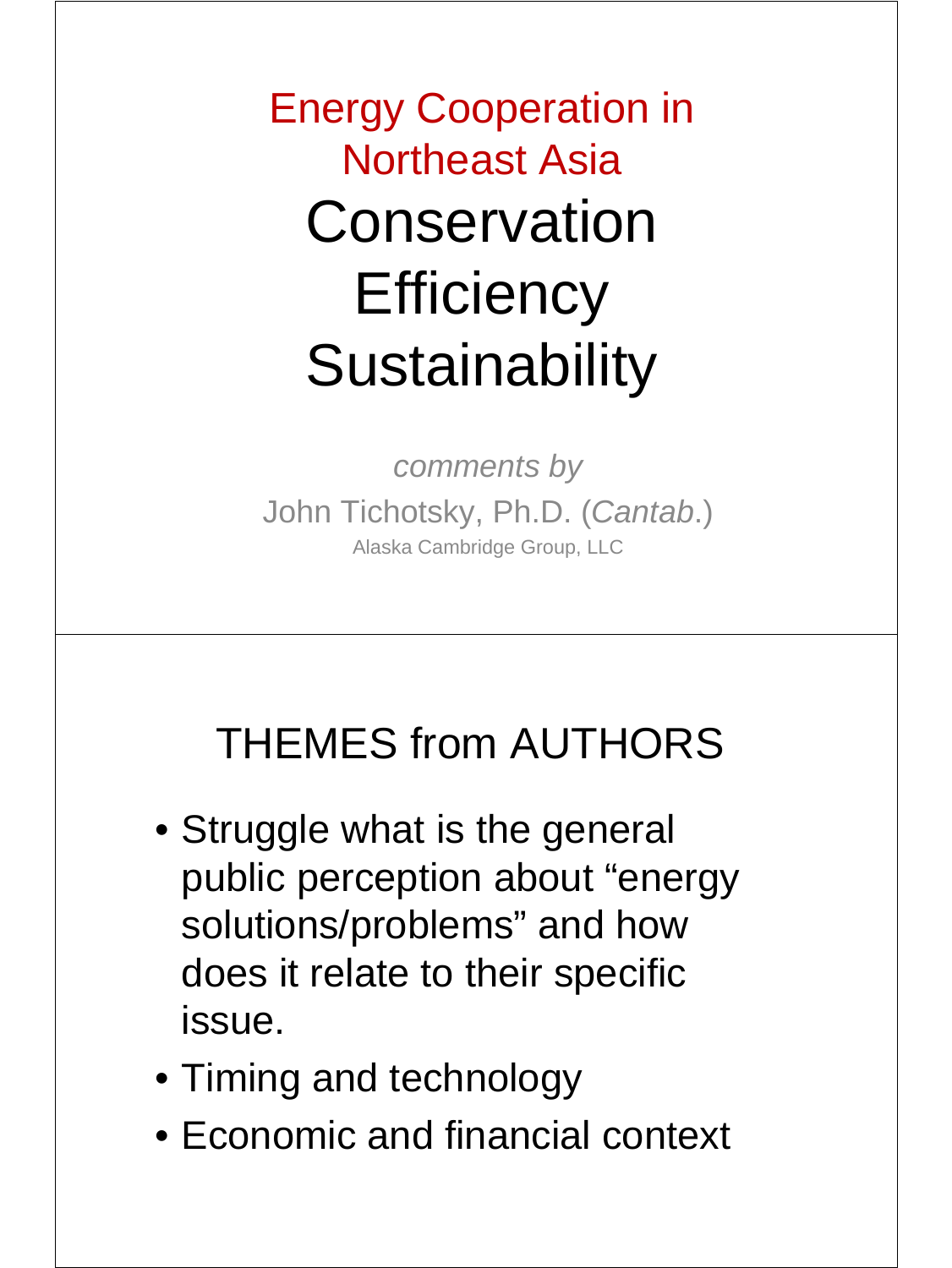## Conservation: RATIONAL VALUES

- We do need to reduce emissions that induce climate change.
- Why do we need to conserve? –Do we need oil for "future generations"?
- "Depleting non-renewable" resources to generate energy is NOT SYNONOMOUS with emissions of greenhouse gases.

## Conservation: PHYSICAL REALITIES

• Energy cannot be created or destroyed – it can only be TRANSFORMED from one form to another

 $E=mc^2$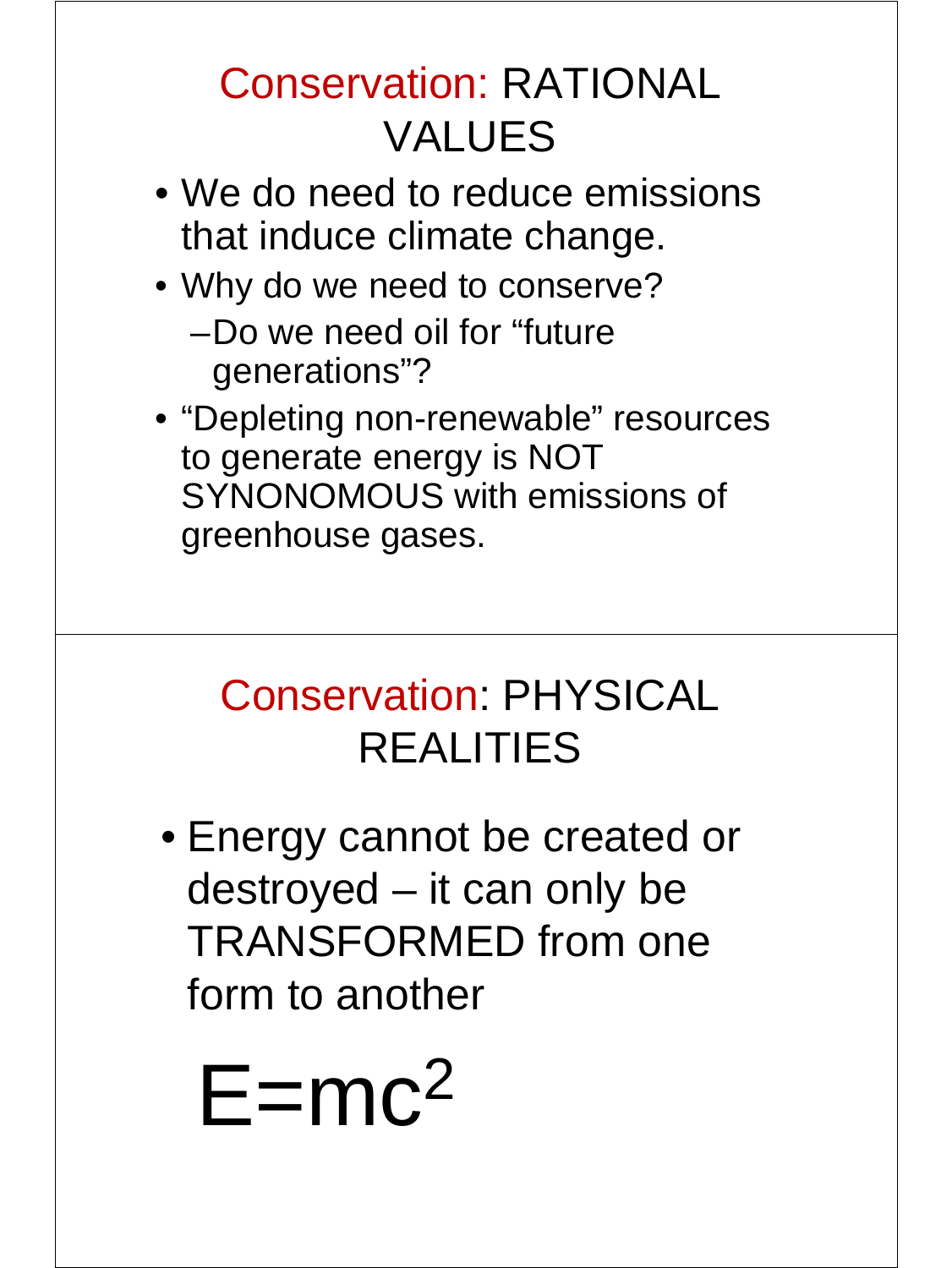# SOURCES OF ENERGY

- AVAILABLE<br>• Nuclear Fusion (SUN: Main source)
	- Solar
	- Hydrocarbon fuel: coal, oil, natural gas (is all gas biotic?), ethanol
	- wind, hydro
	- fusion plants (future),
- Nuclear Fission
	- current nuclear plants
- Gravity
	- tidal and hydro (solar component))

#### FORMS OF ENERGY FOR USE and STORAGE

- We know how to USE energy
- Better understanding ENERGY STORAGE may be the breakthrough needed for our energy PROBLEMS…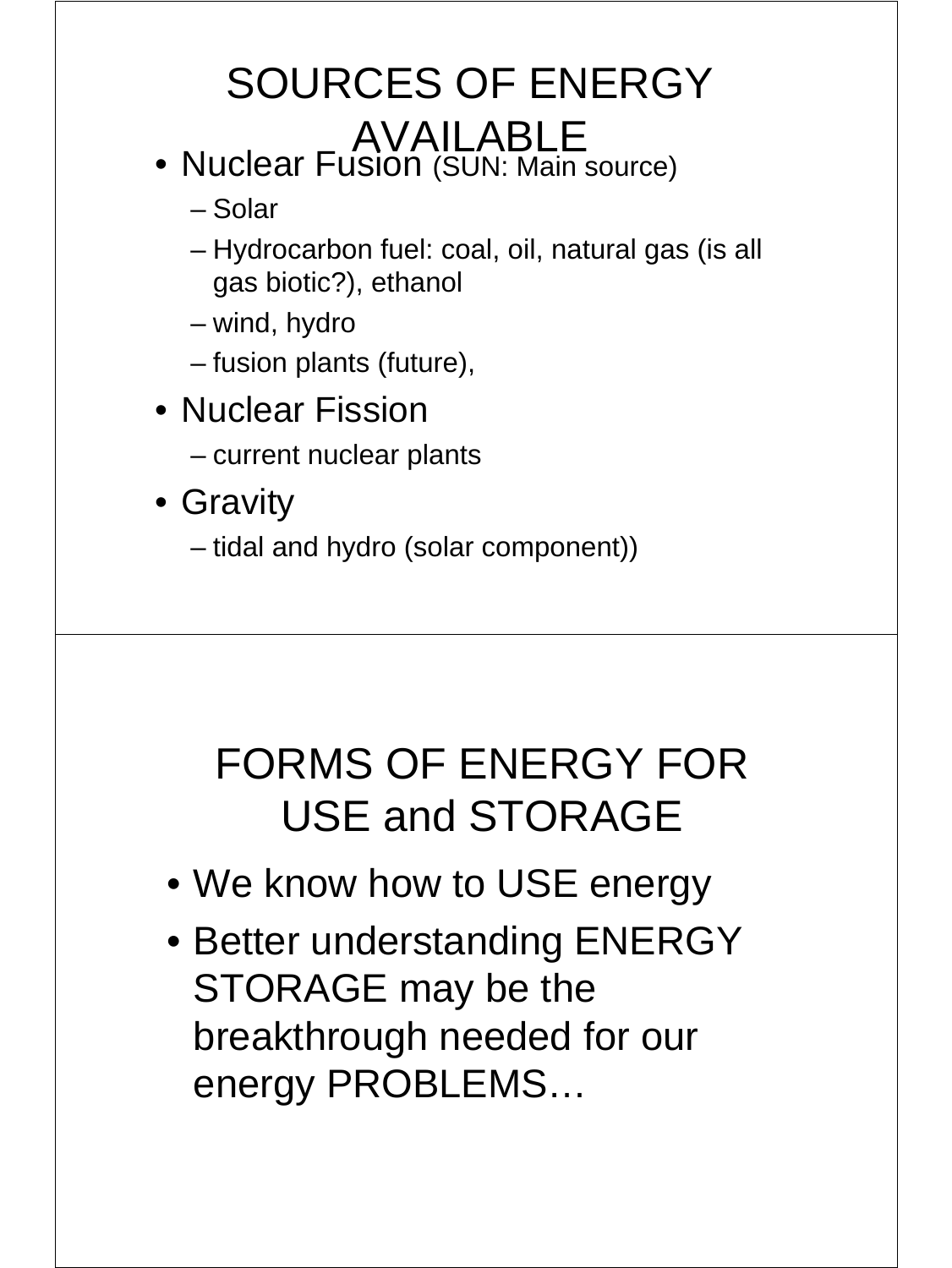### EFFECIENCY: Technology

- Recognition of LONG TIME TO IMPLEMENT from idea to mass use
	- –At least 3 years from idea to prototype
	- –At least 3 years from proto-type to pilot plant
	- –At least 2 years from pilot to mass use of technology
	- –Elections cycles are much shorter…

## Where does

new technology come from?

- Large corporation R&D
- Universities and research institutes
- Government laboratories (including military and space programs)
- •Entrepreneurs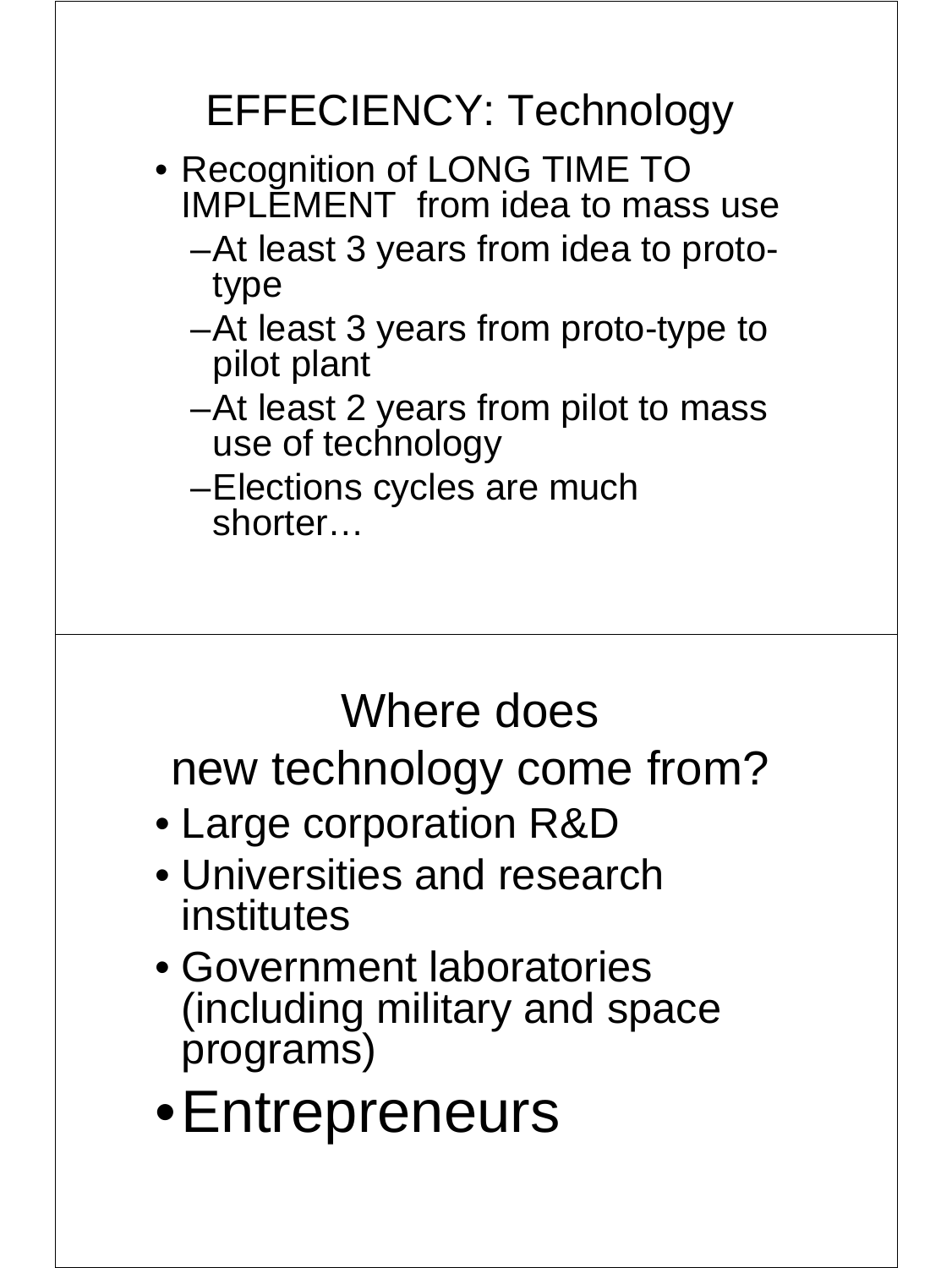#### WEALTH FOR NORTHEAST ASIA REGION

- Riches **don't** come from natural resources, **wealth** comes from the **trade** of these resources.
- Gains from **trade** (17<sup>th</sup> Century Invention)
- Arguments against trade, especially in the name of security, are ultimately **COSTLY** to nation.

#### SUSTAINABILITY: Using Market Forces

- Market forces allocate resources efficiently through the price mechanism
- Any alternative method costs MORE than the default market solution
- PRICES and MARKETS are CYCLICAL.
- Forecasters are often wrong. Wrongness often in scale and direction.
- Data is important: "garbaga" data INDI IT\_ "garbaga"